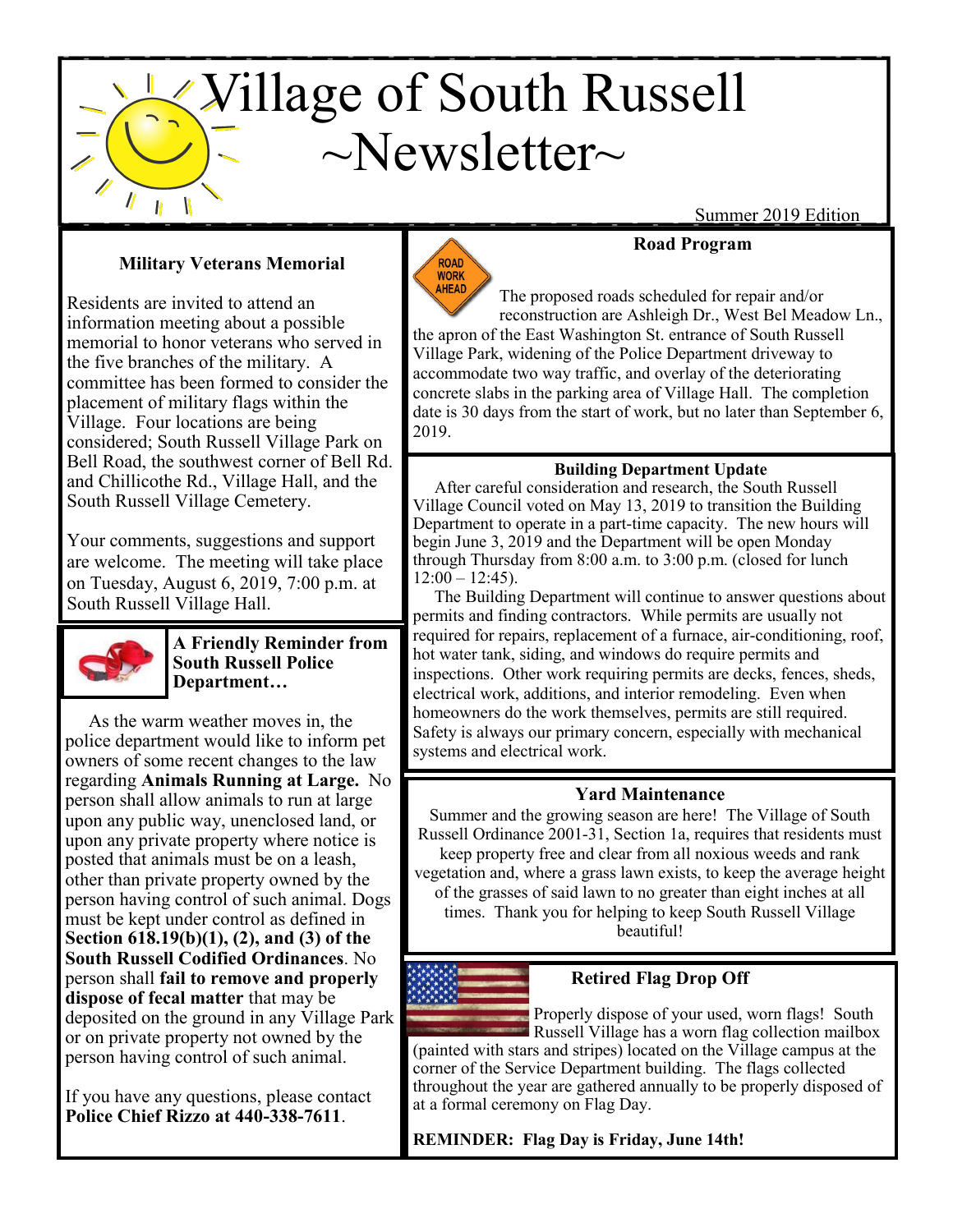

**Chagrin Valley Chamber of Commerce Presents:**

**Summer Concerts In South Russell Village Park** 1000 Bell Road, South Russell

**Yachtly Crue: June 18, 2019, 7:00 p.m.**

**University Heights Symphonic Band July 17, 2019, 7:00 p.m.**



#### **Reserve the Pavilion**

You can rent the South Russell Park pavilion for your next Homeowner's Association picnic, graduation party, birthday party or class reunion! The Park Pavilion is available to rent for \$25.00. See the Parks page at **[www.southrussell.com](http://www.southrussell.com)**

## **Save the date**

**Geauga Fresh Farmers' Market May 11—October 12, 2019 Saturdays, 9:00 a.m. - Noon**

**South Russell Village Campus Free Concerts in the Park June 18 and July 17, 2019, 7:00 p.m. South Russell Village Park**

**South Russell Police Department Charity Car Show Sunday, August 4, 2019 12:00 p.m. - 4:00 p.m. South Russell Village Campus**

**South Russell Village Fall Festival Sunday, September 15, 2019 1:00 p.m. - 5:00 p.m. South Russell Village Park**

**Shredding Day Saturday, October 12, 2019 9:00 a.m. - 12:00 p.m.**



#### **South Russell Police Department Charity Car Show**

 The South Russell Police Department will be hosting the 1st Annual Charity Car Show on **Sunday, August 4th from 12:00 noon until 4:00 p.m.**

 Participants wishing to enter a vehicle are encouraged to register via email to

**[srpdcarshow@gmail.com](mailto:srpdcarshow@gmail.com)** or leave a message with Sgt. Todd Pocek at 440-338-6700 extension #228. (Fee \$20)

 The event will include a 50/50 raffle, multiple auctions, and prizes for participants.

#### **Sponsored by Ganley Chevrolet of Aurora, Hattenbach Company, and KEI Carbody.**



**Open to the public and FREE ADMISSION!**

## **Vacation Watch Program**

 The South Russell Police Department encourages you to take advantage of the **Vacation Watch Program**! Contact the Police Department at (440) 338-7611 or use the online form to request your residence be placed on the watch list. Officers will visually and physically check your doors and windows to ensure security and inspect for damage, tampering, or signs of unusual activity. On your return, a log of the officers' checks and any activity noted can be emailed to you or picked up at the Police Department.



#### **Register Your Pet**

Log on to **[www.southrussell.com](http://www.southrussell.com)** and scroll to "Register your Pet." Provide us with the details of your

pet. Once added to our database, your pet information will be available to the police department in case it is lost or stolen.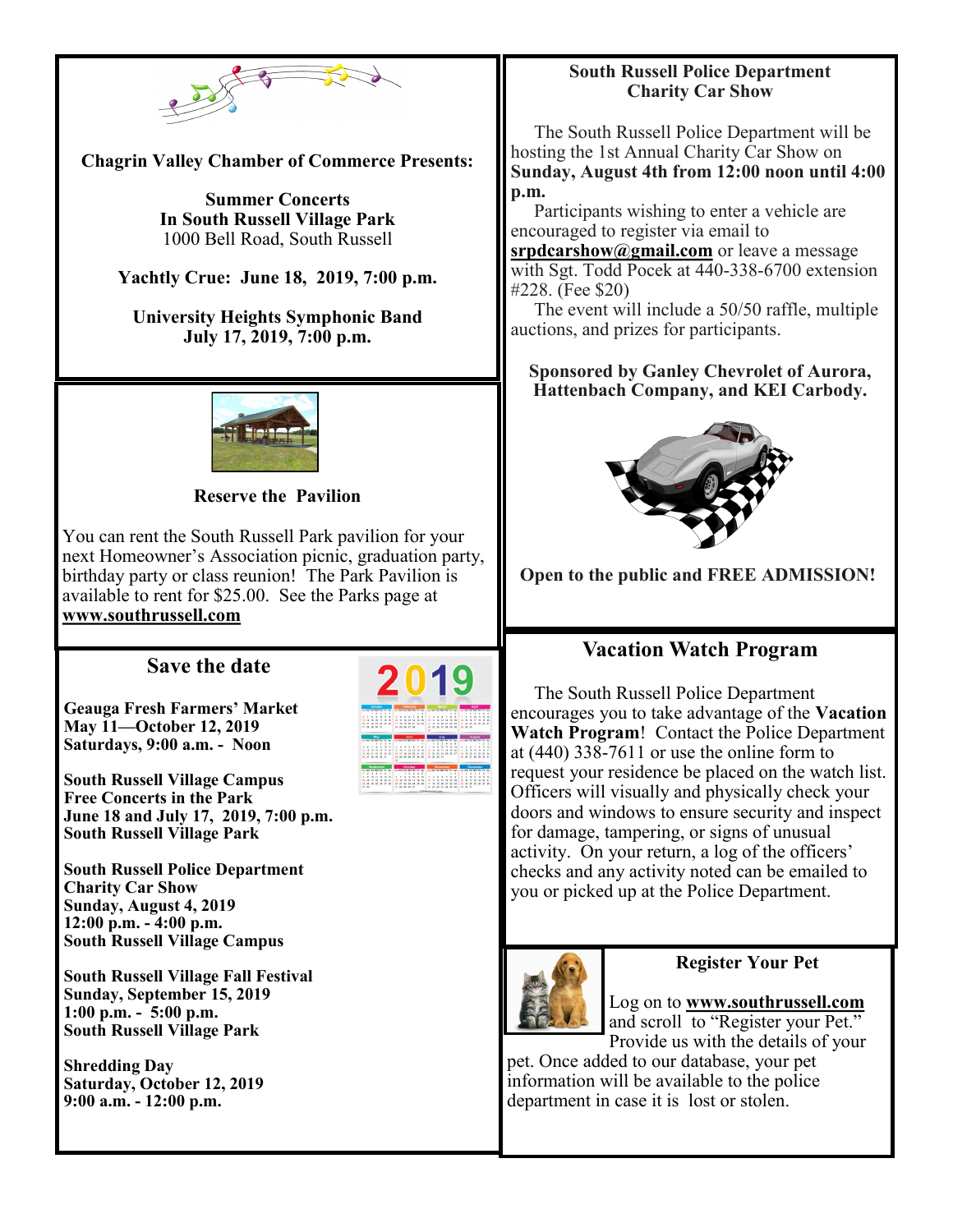#### **Important Severe Weather Information**

 Tornado warnings are issued by the local National Weather Service Office. As severe weather develops this season, keep in mind that a tornado warning means that a tornado is imminent , occurring, or expected to develop.



If a tornado warning is issued in Cuyahoga County OR an adjacent county, the Chagrin Valley Dispatch Center will activate our tornado siren. The siren will sound for a 3-minute cycle and repeat every 15 minutes while the tornado warning is in effect. Although

local weather conditions may not indicate severe weather, the siren may activate as a storm event approaches our area.

 Please do not call the dispatch center to inquire why the siren was activated. The dispatchers may be handling emergency telephone and radio traffic as a storm passes through other communities in its path.

 Questions may be directed to Police Chief Mike Rizzo at 440-557-5535.



**Fireworks and the Law**

holiday is approaching, we would like to remind our residents about the use of fireworks within the Village limits.

 The current Ohio State Fire Code does not allow for any type of fireworks to be shot off within the State of Ohio with the exception of sparklers and snakes. All other types of fireworks require a permit from the State Fire Marshal's Office as well as a licensed technician to set them off. Additionally, there must be a fire official present and fire protection readily available.

 In the interest of personal safety, the Village asks everyone to refrain from using any illegal fireworks and cautions that complaints will be investigated and could result in confiscation and a citation.

#### **Power in Numbers!**

In the event of a power outage, it is important for EVERYONE to report the outage to First Energy! The Utility Company gauges outages based on the number of reports received, and prioritizes accordingly! Outages can be reported by calling **1-888-544-4877,** through the website, *www.firstenergycorp.com/outages\_help.html*, or by using the First Energy App.



 **American Red Cross Blood Drive Gurney Elementary School Gymnasium 1155 Bell Road Chagrin Falls, OH 44022 Monday June 24, 2019 1:00 p.m. to 6:00 p.m.**

## **South Russell Village Cemetery**

 South Russell Village Cemetery is located at 5230 Chillicothe Road. The Cemetery map can be viewed in Village Hall or on the Cemetery page at www.southrussell.com **Full Size Lots** Village Resident: \$1,000 Prior Resident: \$2,000  **Cremation Lots** Village Resident: \$1,000 Prior Resident: \$2,000  **Scattering/Memorial Garden \$350 ~\$450** (includes engraved paver) For more information, contact Danielle Romanowski, fiscalofficer@southrussell.com (440) 338-6700 x 221